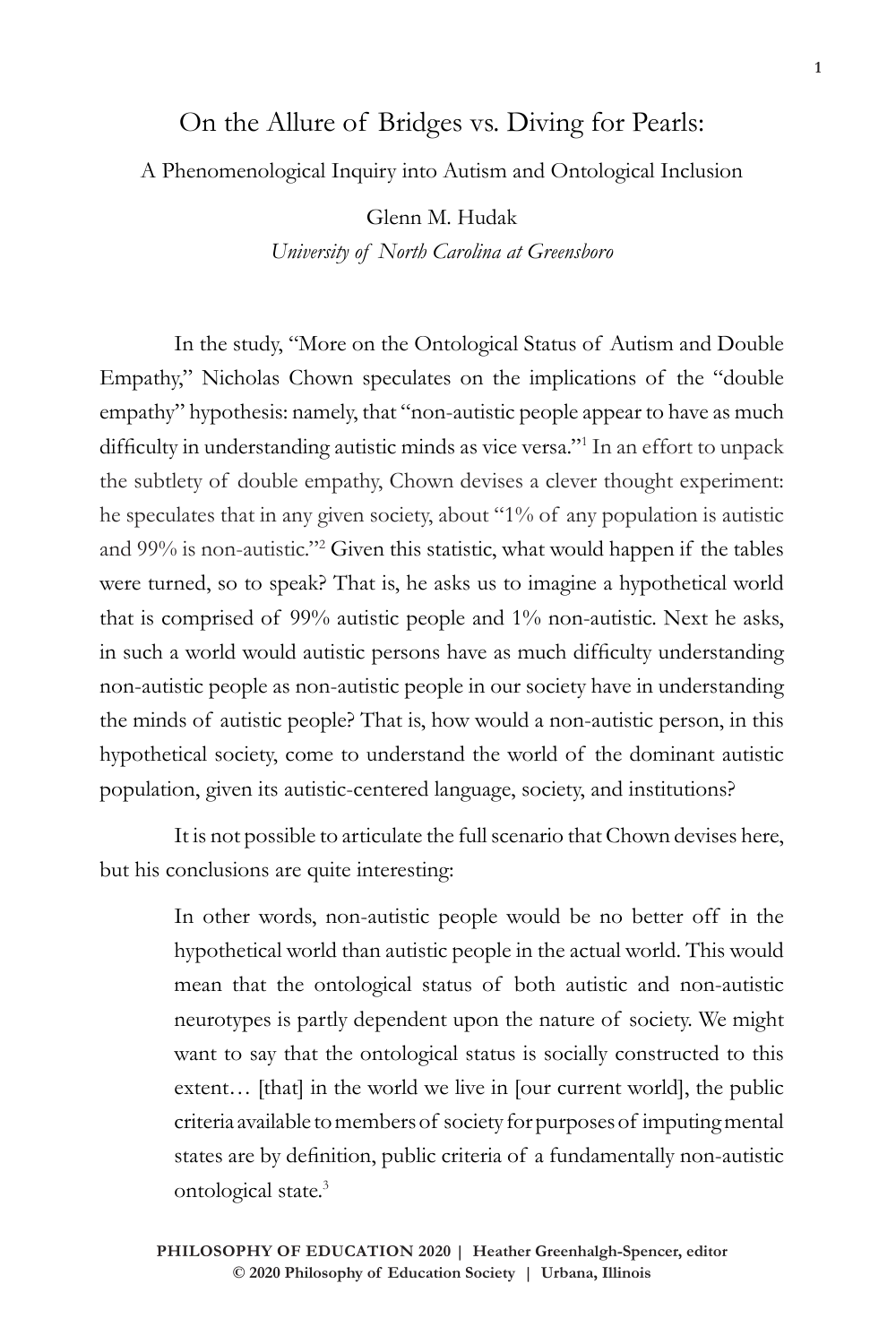The takeaway from Chown's study is that neither the autistic nor the non-autistic worldview has ontological priority over the other. Put another way, the dominance of the non-autistic worldview, the one in which we live in, has no ontological priority over the marginalized autistic worldview; rather, the status given to the non-autistic worldview is "dependent upon the nature of society" we live in. Hence difference in status is not ontological difference per se but societal, or political in terms of unequal representation within the public domain, difference in terms of interlocking practices, equipment, and skills used and relied upon in daily life. The rub however is that given all this, each worldview is the "same" with regards to their respective ontological status: each worldview carries equal weight, so to speak, as neither worldview has the last word on the "truth" of being, of existence. Neither worldview has a monopoly on defining the nature of reality, ontologically.

The problem for Chown is precisely that*, "There are no public criteria of an autistic ontological state to assist the non-autistic to understand the autistic.*"4 Consequently the implications for autistic people are that they cannot expect to find much sympathetic support or understanding within the predominately non-autistic society they live in, as perspectives reflecting an autistic ontology are largely absent from the public domain. Indeed, Chown emphasizes that despite this situation those autistic people who do survive in this "hostile world" are those who use "their intellectual prowess to hack out an understanding of other minds... as they have little choice in the matter."<sup>5</sup>

Significantly here is Chown's choice of words to describe autistic people's struggles within the dominant neurotypical-centric world as having "to hack out an understanding of other minds." Autistic writer (then 13 years old) Naoki Higashida in *The Reason I Jump* attempts to "hack out" an understanding of the neurotypical mind when he asks his readers to explore with him about the origins of autism: where does autism come from? He responds:

> I can't help but feel that some imbalance in this world first caused neuro-atypical people to be needed and then brought into being… [As such], I refuse to accept it when people view us as incomplete or partial beings*; I prefer to believe that people with autism are every bit as whole*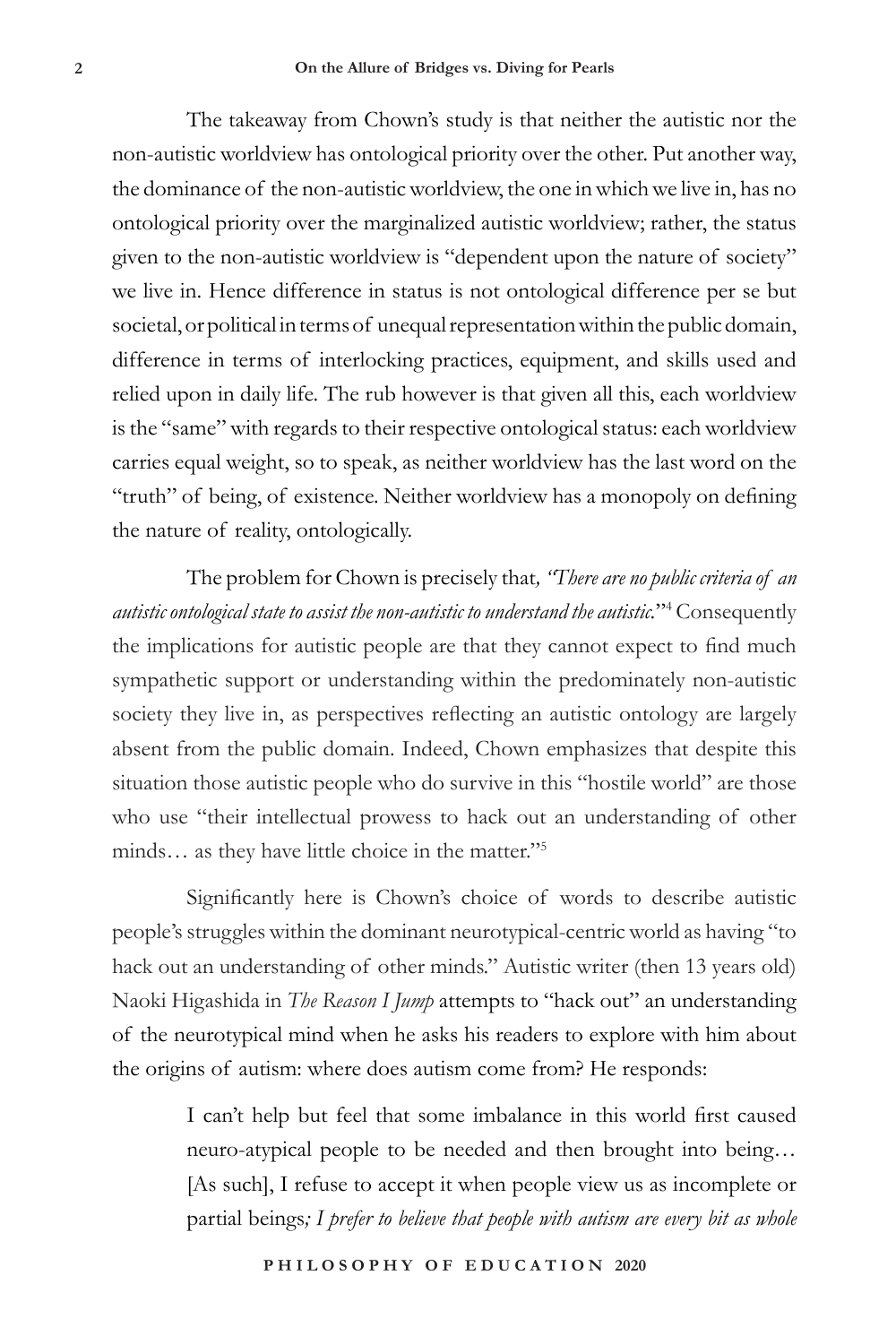*as everyone else.* We might be different from the majority in diverse ways, but why are those differences negative things.<sup>6</sup>

This quote from Higashida reinforces Chown's claims regarding the equal weight of autistic being-in-the-world with the neurotypical view as autistics are "every bit as whole as everyone else," and at the same time Higashida alerts the reader of his struggle to "hack out" an understanding as to why autistic differences are viewed as negative.

One aspect of Higashida's hacking out an understanding of the nonautistic mind is to address persistent myths regarding autism. One myth is that autistic people are "locking themselves up inside themselves."7 Higashida's response is that if autistic people were truly locked within themselves then "we wouldn't be coming out with our weird utterances or be prone to panic attacks. I take these phenomena as proof that our emotions exist and are trying to exhibit themselves."8 In short, while the non-autistic world overwhelms in its pervasiveness, it doesn't contain efforts by autistic philosophers to bring an autistic ontology. Indeed, the "neurotypical public needs to know that the failure of people with autism to communicate doesn't stem from inner selfimprisonment: it stems from a failure of others to see that we are open and receptive. To venture out into the world requires help from other people. Please lend us that support as we strive to live in society."9

Here, Higashida does not simply tell the neurotypical world about autism, or about its misconceptions and myths; he extends himself through the writing process itself to educate the reader. Indeed, his response demands that he become a writer, where he has to create what Vivian Gornick refers to as creating one's own "writing persona"—a narrator and truth teller who provides the insight of the story told. For Gornick a work of non-fiction writing has both a situation and a story: "The situation is the context or circumstance; the story is the emotional experience that preoccupies the writer: the insight, the wisdom, the thing one has come to say," where the situation is Higashida clarifying neurotypical misconceptions about autistic people.10 To get to the story line, the wisdom the reader comes looking for, Higashida creates a narrative persona who brings the situation together into a coherent picture. In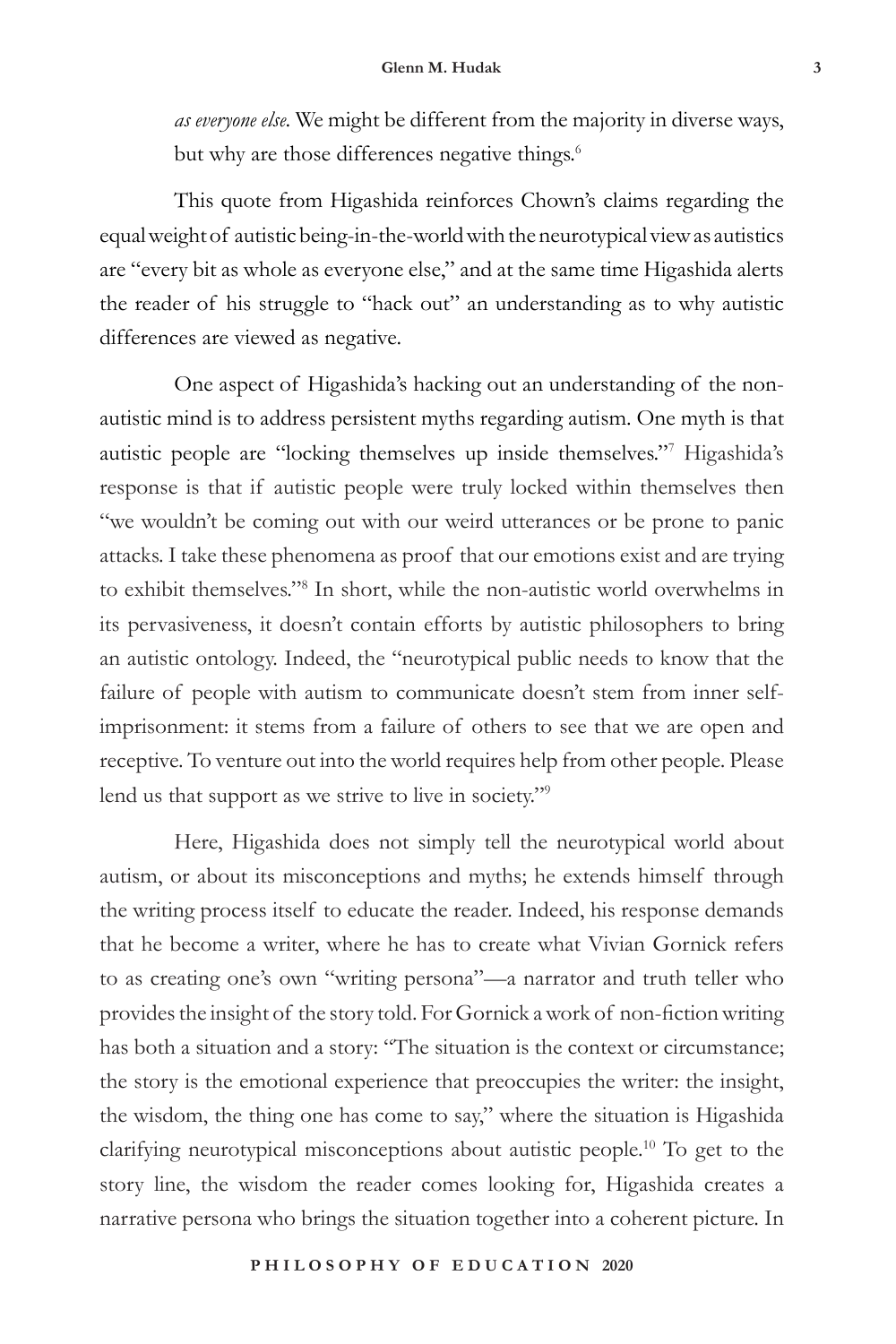constituting this persona Higashida's writing takes on the pedagogical act of instructing his audience as he asks, "Please lend us that support as we strive to live." Here Higashida doesn't simply want neurotypical sympathy; instead he aims to instruct on how neurotypicals can be helpful. In this way, we can see how he tacitly takes up the double empathy hypothesis by providing the non-autistic world with the beginnings of an autistic ontology *and* in this process becoming an ontological subject himself whose point of view educates his reader—hence he is someone worth listening to. As such, his response to neurotypical readers moves beyond presenting mere knowledge and information.

As a writer Higashida educates his reader by bridging the gap between autistic and non-autistic understanding by providing insights into autistic thinking. Higashida writes,

> Because we can't talk, it's kind of inevitable that we can't make our innermost feelings known easily, if at all. That might be the sad reality, but I don't think it calls for despair. Why? Because we 'nonverbals' have a friend who lives inside us. Inhabiting my mind is a person who is Me and who isn't Me. I talk to my other me as if he were an old friend, both when I'm happy and when I'm sad. That is why it's especially important never to hate ourselves. Once you start hating your self, this old companion draws away… [So]… Please go ahead and tell us nonverbals "I like you" or "I love you" whenever the fancy takes you. When someone tells you that it become a whole lot easier to like yourself.<sup>11</sup>

Here we find Higashida referring to his inner world of thinking, which sounds remarkably similar to Hannah Arendt's, "The Two-in-One." Here Higashida and Arendt observe the duality in thinking between me and yet not me in one's inner dialogue with oneself. Here, too, we note for both the only requirement for thinking in Arendt's terms: being a friend to one's self. And here we note how both talk to an old friend, who again in Arendtian terms would be one's conscience, for advice.

In both his writing on autistic ontology and his teaching of the non-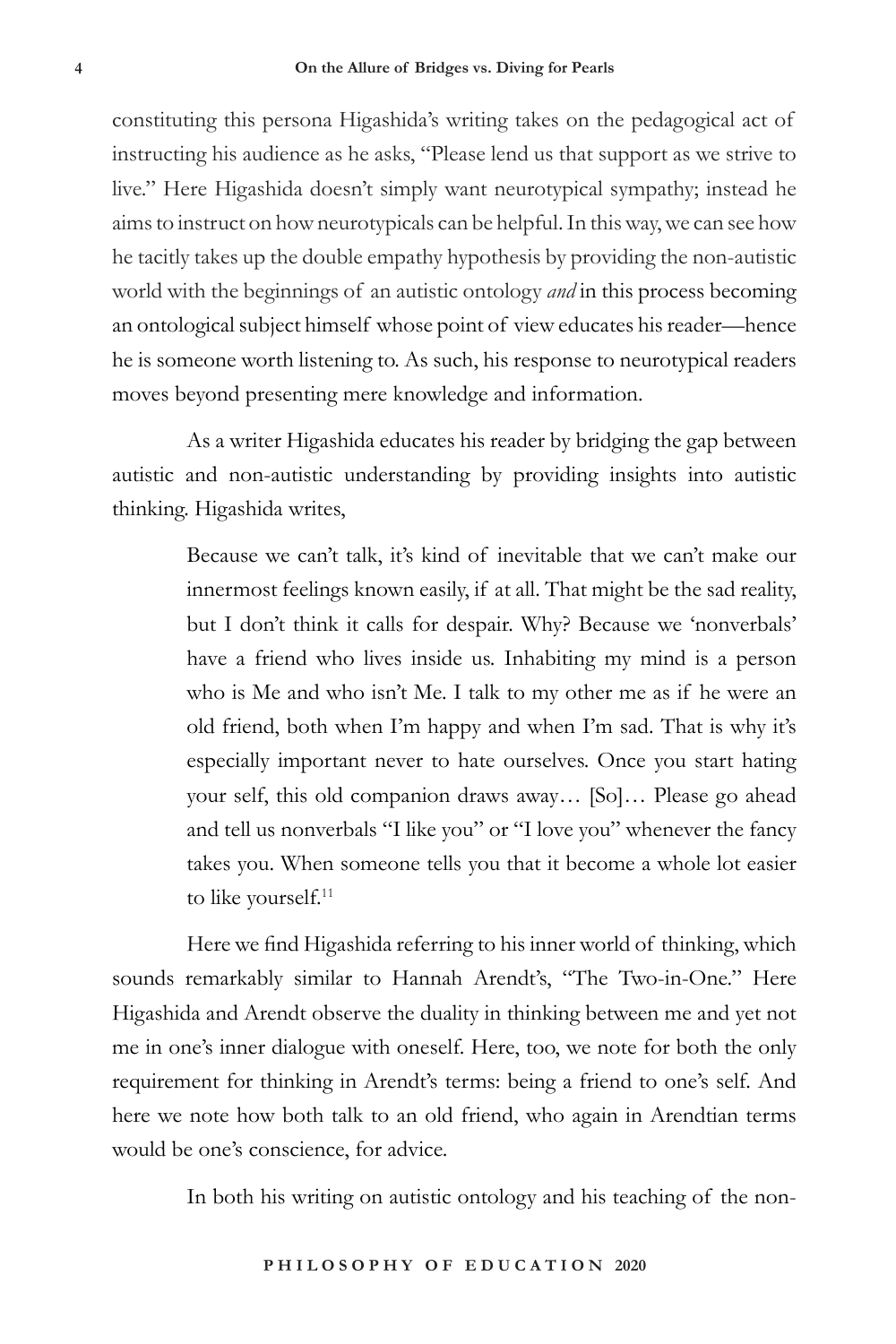autistic reader, Higashida relies on a word processor to communicate his thoughts. Indeed, Higashida's engagement with the internet seems to support a claim made by Ian Hacking: "Neurotypical and severely autistic people do not initially share a form of life because the bedrock is lacking, and so an artificial platform must be constructed… In retrospect, we shall certainly see today's internet as making possible a form of life in which autistic people can thrive. It is precisely the medium for human communication that does not depend on body language or eye contact…"12 Here as Hacking metaphorically suggests, the internet works as a bridge connecting the autistic and the non-autistic worldviews. I call this alluring metaphor "Hacking's Bridge," as the thrust of Hacking's thinking is that the internet affords nonverbals, like Higashida, an opportunity to "hack away" (no pun intended) at the wall of mutual non-understanding revealed by the double empathy hypothesis—that is, to hack away at the difficulty autistic and non-autistic people have understanding the other's worldview. Here the internet, in the sense of Hacking's bridge metaphor, is a revelation in that it allows mutual revealing, a disclosing of worldviews, and hence some "bedrock" to ground a conversation between writers expressing different worldviews.

Hacking's Bridge suggests the possibility of a moment of "ontological inclusion" whereby traditional ontology is open to exposure from an autistic worldview and vice versa. Is such a moment of inclusion a happening, an event of coming-together? If so, does this coming-together signal that the divide between autistic and non-autistic people with regard to the double empathy hypothesis is beginning to lessen? That is, as conversations between autistic and non-autistic people occur on Hacking's Bridge, will greater mutual understanding ensue?

It is certainly plausible that a moment of inclusion can occur, especially as Gert Biesta posits a sort of inclusion whereby inclusion embraces "what cannot be know to be excluded in terms of the existing order, [and hence] the inclusion of what I referred to as the 'incalculable.'"13 Here Biesta views the incalculable as a unique event outside the existing order such that it transforms the existing order in a fundamental way. That is, by bringing autistics and nonautistics into proximity the unexpected can happen: an unexpected encounter that fundamentally transforms their relationship to each other: indeed, a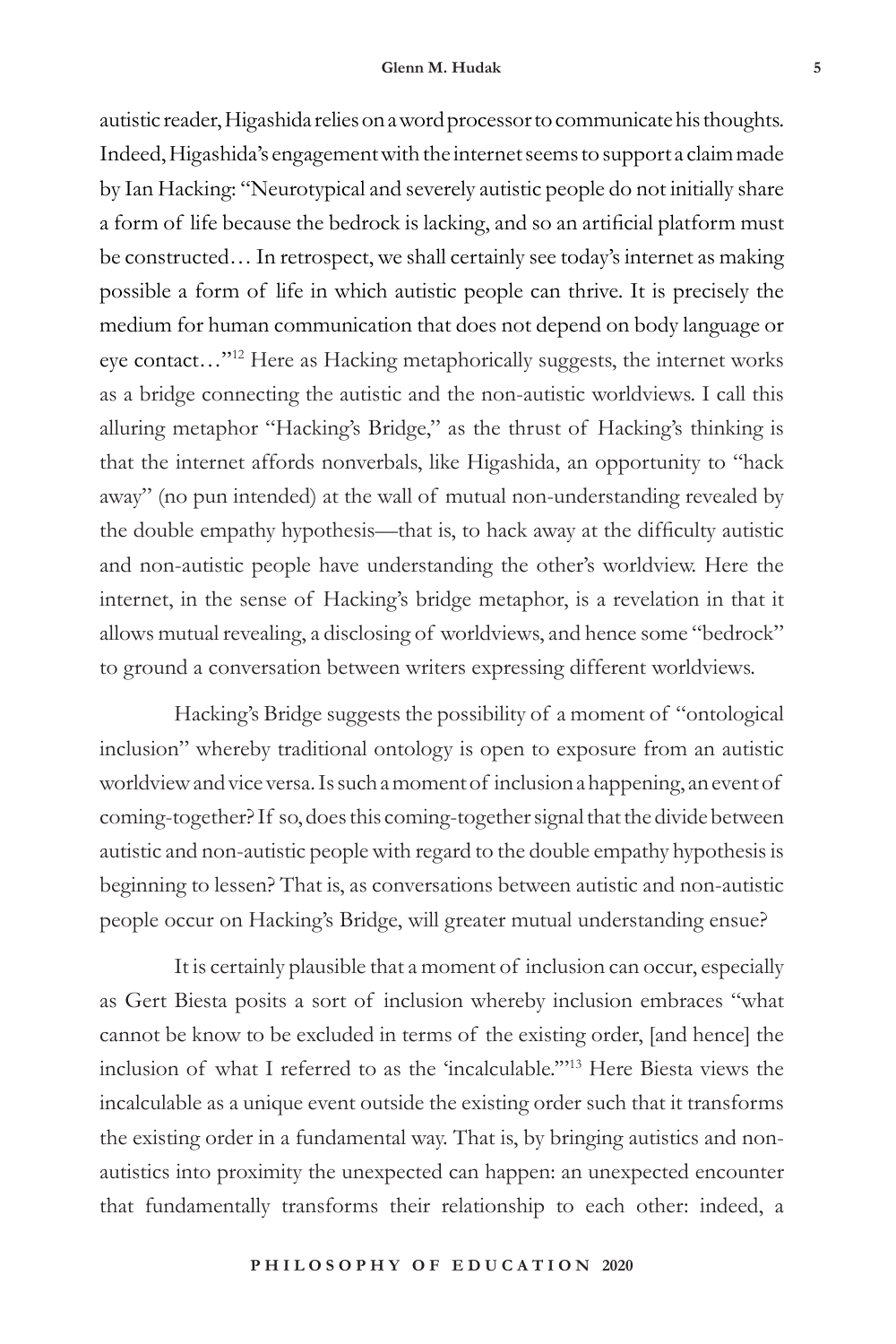transformation of such unexpected proportions that when viewed from the perspective of our current thinking about autism, this moment of inclusion appears as Biesta claims, to be incalculable. This unexpected transformation of autistics and non-autistics is certainly a very worthwhile hope. For as Higashida poignantly declares, "And when the light of hope shines on all the world, then our future will be connected with your future. That's what I want, above all else."14

Hopefulness aside, Higashida's declaration, "then our future will be connected with your future," is somewhat vague in that it does not clarify how such ontological inclusion is to happen. Hypothetically then, we might consider three options of ontological inclusion, where each option specifies movement and direction between worldviews. One option would be to consider how the autistic worldview moves in the direction of the dominant neurotypical-centered worldview. A second option to consider is where each worldview meets on Hacking's Bridge to converse. Regarding the third option, we might consider how the dominant neurotypical-centered worldview moves towards an autistic worldview.

Regarding the first option, where ontological inclusion occurs as the marginalized worldview moves towards the dominant worldview, this seems a quite realistic scenario. Indeed, in Rancière's *Disagreement*, for example, he illustrates how the Roman plebeians have to be first "seen" by the Roman senate to *be*—to be seen as a subject worthy of consideration for better or worse.15 Here the plebeian worldview is drawn into and ruptures the dominant world order. To a certain extent Higashida's writing efforts reflect this move, in that in order for him to be listened to by the dominant order, he has to be noticed as a subject worthy of consideration by the non-autistic worldview. Here the plebeians and Higashida rupture the dominant order, the order of the sensible, as they are included within the dominant order in moving from the margins to the center.

What of the second option: the two worldviews meeting on Hacking's Bridge? In the recent text by Joris Vlieghe and Piotr Zamojski, the authors affirm and clarify Arendt's claim that education is an realm autonomous from politics.16 Here and with regard to ontological inclusion, the meeting on Hacking's Bridge takes place within an educational space that is "bracketed off" from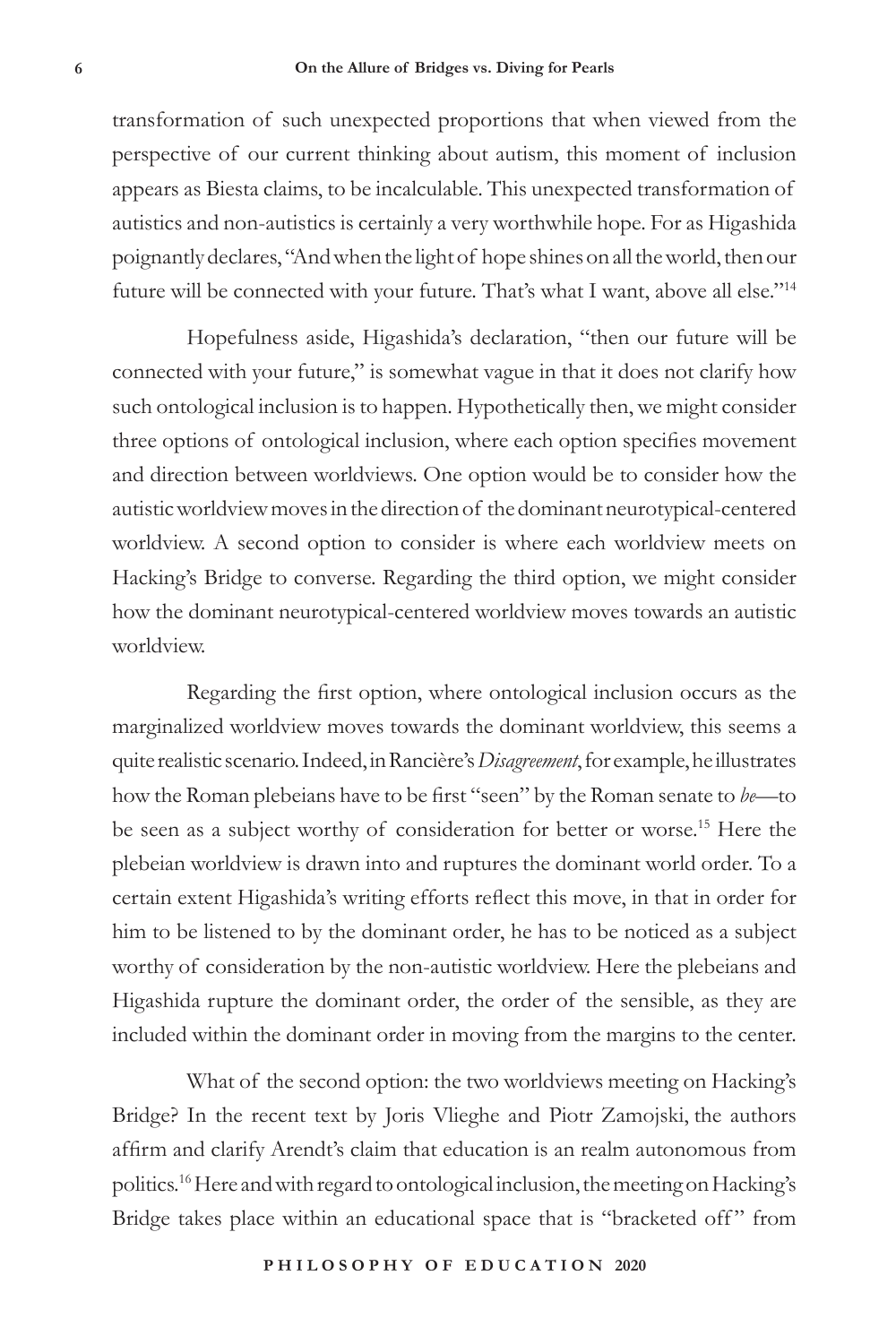the political. Hence the bridging, the meeting of worldviews, occurs within an autonomous space whereby the main thrust of this study comes into focus: a thing-centered pedagogy. For them the thing has special meaning, as the "thing" becomes both the focal point of the pedagogical engagement between the students and teacher, as well as the focusing of all relevant activities within the pedagogical engagement. As such, the thing is both the object of attention and the source of gathering one's attention around that object at hand—hence a thing-centered pedagogy.

As the thing "things," it acts to gather together people into *local worlds*, places where people have a common focal point that centers their interactions and their attention. An example is a laboratory table that gathers together people, equipment, and activities for science experiments such that it affords participants with a sense of centeredness expressing who they are within the context of their local world of the lab experiment: students and teacher engaged in study. For Vlieghe and Zamojski (and Heidegger) things, then, are not objects. An object is a fixed fact that doesn't instigate one's attention; a spoon is an object to be used, until it becomes a thing: "a source of questions that strike us as thought-provoking… a thing withdraws… affects us, and therefore, inevitably—we could add—makes us attentive… And hence: things withdraw… [in that] it is precisely the withdrawal of a thing that draws us towards it."<sup>17</sup> It is the thing in its withdrawal that provokes our thought; in other words, as thought is provoked it follows the thing's withdrawal as an act of study as it simultaneously gathers, brings-together, and appropriates the classroom into an educational world. As such,

> *A thing brings people together because it divides them*. This means that a thing makes people equal without overcoming or abolishing their diversity… Those gathered around a thing differ in the claims they make about the thing, in the way they investigate it, in the way they connect with it to previous understanding, etc. The gathered are plural, not one, and simultaneously, they are equal, i.e., the Same is relation to the thing of study.18

Key to Vlieghe and Zamojski's explication of the thing-centered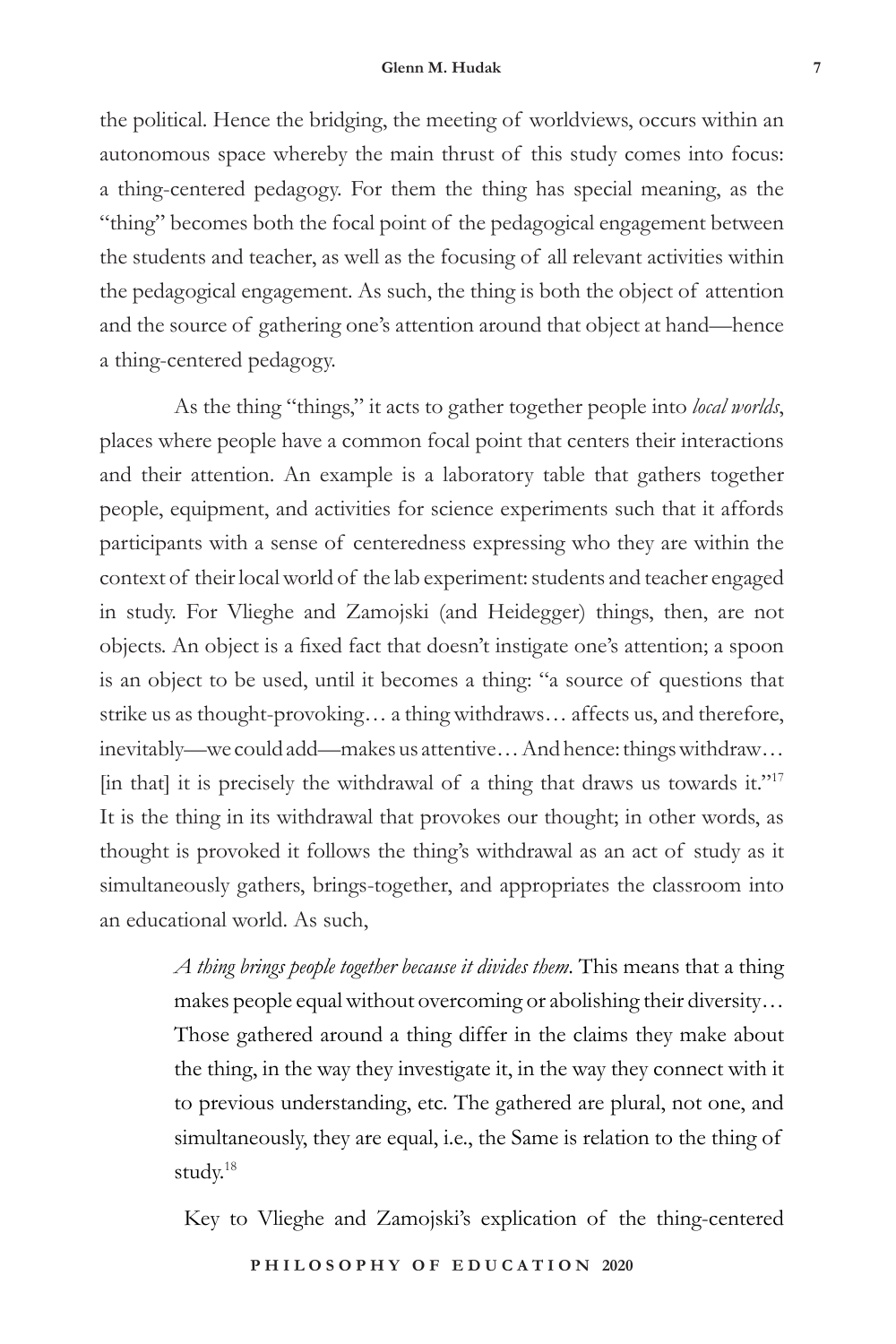pedagogy is the rather emphatic claim: "It must be emphasized here that we speak of the world, not of worlds… *from an educational point of view, there can only be one world.* The world is that what is given, that what is out there and in which we are all born."19 That is, ontologically speaking there may be descriptions of alternative worlds, but no matter, for one world is always *given*, and only one world. Hence, we may posit a "one-world hypothesis" at play here.

From an educational point of view then, a one-world hypothesis would assert that no matter how many local worldviews may exist in the classroom, when the student and teacher are engaged by the thing, both are drawn into an educational space that claims their immediate attention, forming one educational world. Hence, for a thing-centered pedagogy it is the thing in its "thinging" that claims the attention of teacher and students alike, hence bridging-together worldviews within one world for study. As such, given that there is one educational world which is given through the thinging of things as it gathers together distinct worldviews within the educational context, then it is also easy to see how the thing-centered pedagogy satisfies option number two: two worldviews meeting. But what of Hacking's Bridge? Given the thing-centered orientation discussed, there is no conceptual reason to deny the internet the status of a "thing" in the classroom. Indeed, utilizing Hacking's Bridge affords the teacher a hybrid educational space for gathering where the autistic and the non-autistic students can meet, mingle, and gather together, albeit "without overcoming or abolishing their diversity."20

In sum, the one-world hypothesis seems obvious from an educational perspective—as in, there is only one world—*however, what's occluded by this claim is that the one-world hypothesis asserts authority over all ontological accounts of education*. What's occluded here is that not everything that is educational is accountable under the term "educational": for example, the non-educational, as an educational concern! To address this issue, we now turn to the third option for ontological inclusion.

Indeed, option number three is sensitive, as ontological inclusion indicates "movement" from the dominant neurotypical-centered to the autistic worldview. It is sensitive because the movement from dominant to autistic worldview can be an act of inclusive colonization or what Biesta refers to as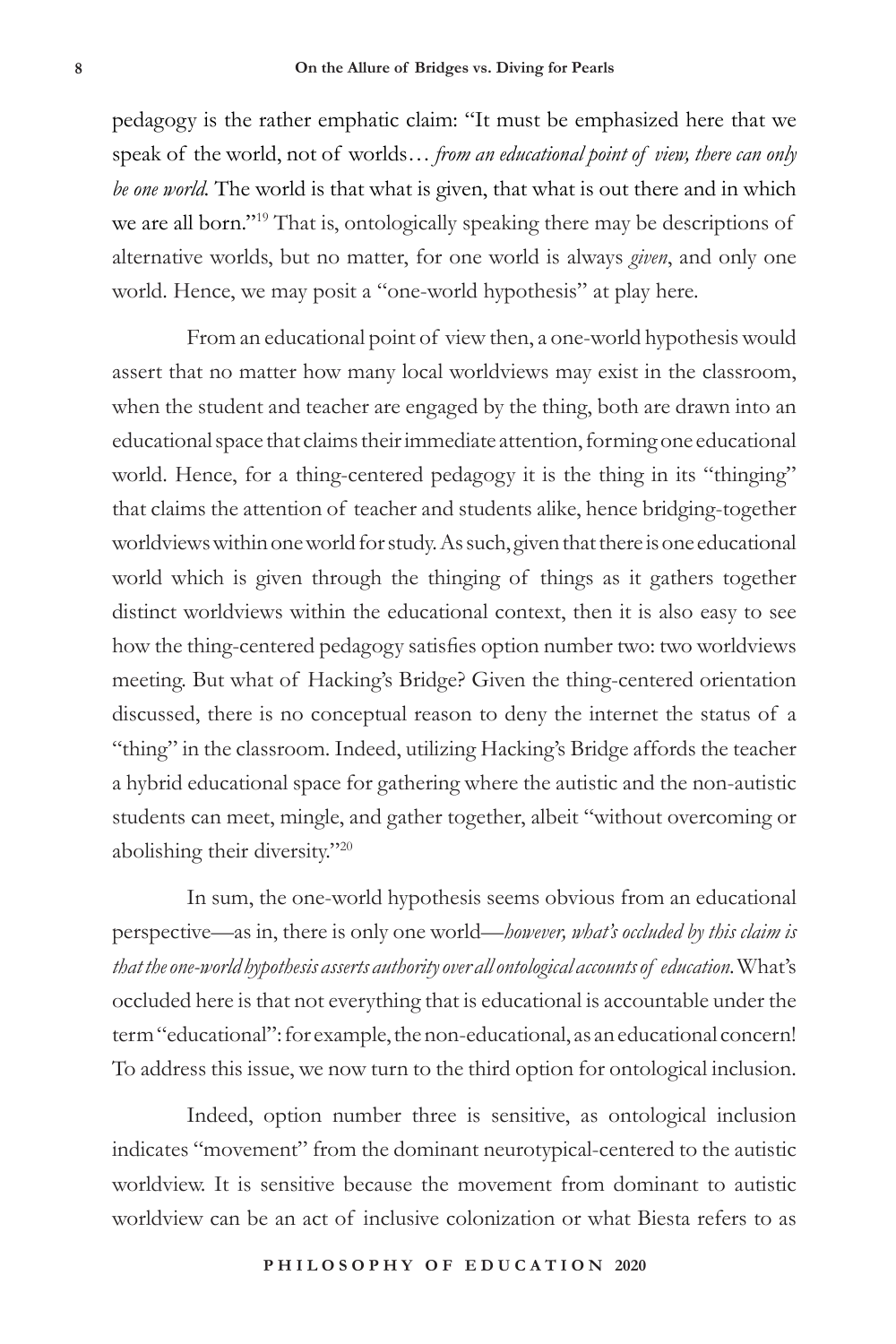"imperialistic expansion."<sup>21</sup> Leaving aside this caution, option three also opens up unexpected insights precisely into the non-educational by abandoning, *temporarily*, the allure of Hacking's Bridge for diving for pearls. How so? Let's return to Higashida's writing on autistic ontology, where he declares, "I think people with autism are born outside the regime of civilization… we are more like travelers from a distant, distant past. And if, by our being here, we could help the people of the world remember what truly matters for the Earth, that would give us a quiet pleasure."22 I do not interpret Higashida here to be making a sort of nostalgic request for the "good old days." Rather, for me, he is suggesting something quite profound, in that not only have we, neurotypical, forgotten something important for humanity's survival, but further, autism may hold the key to disclosing what "truly matters" for Earth.

Here we may say that autism has in its possession something of great importance for the earth. Here one might read this as an invitation into the house of autism, so to speak. The real concern here is how to proceed in this house when, as Chown has stated earlier, *"There are no public criteria of an autistic ontological state to assist the non-autistic to understand the autistic.*"23 For me, when I free associate an autistic traveler from a distant, distant past, I'm reminded of Arendt's characterization of Walter Benjamin's thinking as "pearl diving." Perhaps Higashida's notion of bringing back something from a distant past is akin to an autistic pearl diver. If so, his neurotypical counterpart is Fernand Deligny (1913-1996). If Higashida dives into neurotypical waters to retrieve something that "truly matters" to earth, then Deligny attempts to dive into autistic waters to bring up an autistic pearl. Here both seem to prefer diving to bridges!

During the late 1960s Deligny established an experimental center in mountainous rural France, "a raft in the mountains," to work with autistic children who had no place to live, either being abandoned by their parents or unable to be wards of the state.<sup>24</sup> "All of the children are profoundly autistic, mute," as the children could not (or as Deligny suggests did not want to) speak.<sup>25</sup> The adults who "permanently watch over the children day and night" are called 'the close presences.' One day in 1969 a 'close presence' expressed his fear of seeing children bite themselves and bang their foreheads against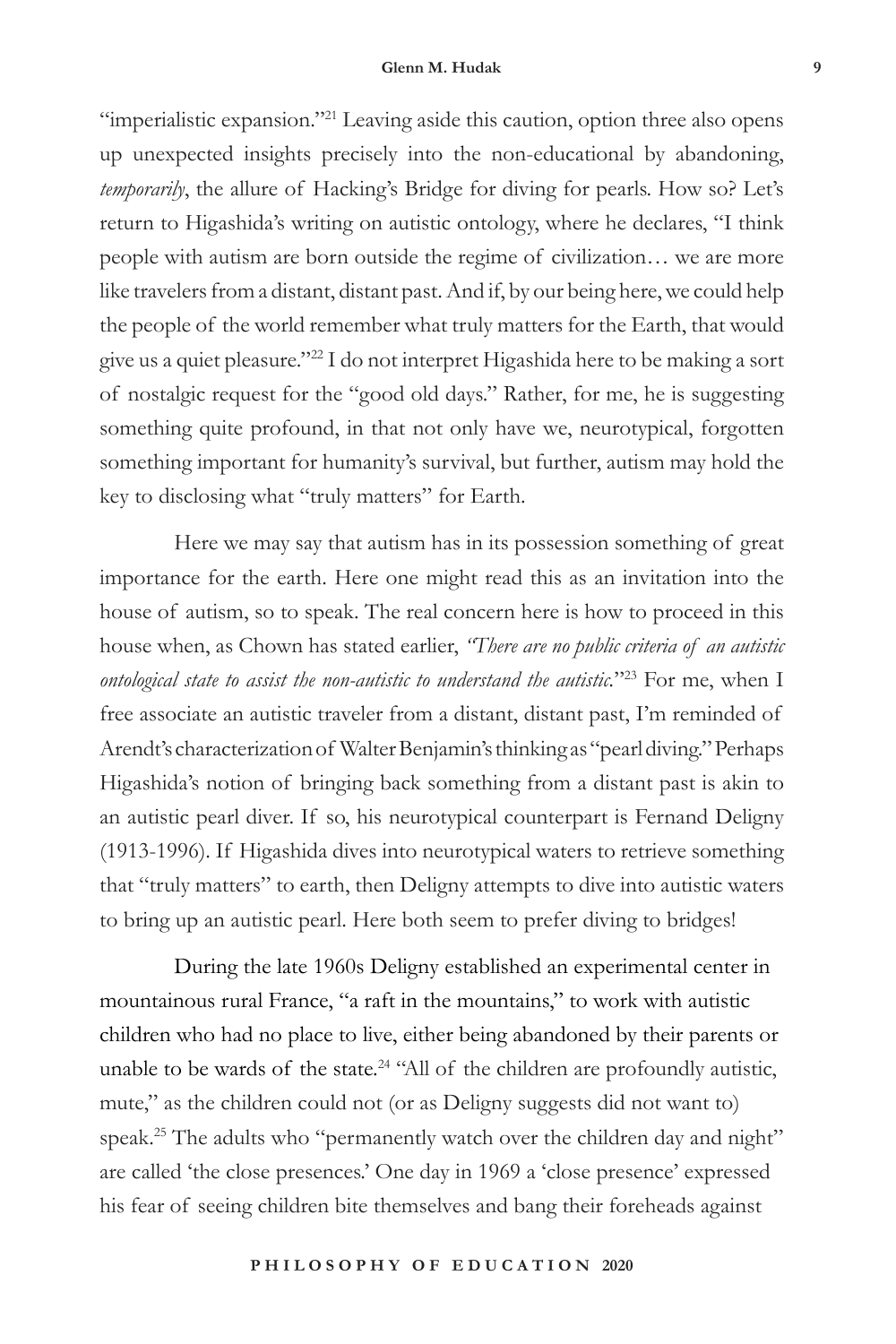stones."<sup>26</sup> As opposed to speculating over the actions of the children, Deligny suggested to this close presence that he instead draw a map of the child's route through the center's living area, thereby tracing the child's daily journey through the camp.

These maps and their tracings in turn came to serve as logs, a form of nonverbal narration of daily life in the camp. Deligny observed, "As I kept filing [the tracings] away on top of each other, one day to my bewilderment, I realized that the *wander lines* never went out of a sort of circle."<sup>27</sup> While these wander lines, as Deligny calls the child's journeys, through the living area appeared random, there was nonetheless a pattern. However, since Deligny didn't "know what the children want, and since asking them for a response in the realm of wanting manifestly constitutes a form of violence towards them, [perhaps then] let's look instead at what they do. Let's look at them indirectly, by way of their journeys, instead of imposing on them an intersubjective face-to-face encounter."28 Deligny's intent, then, is to avoid discernments about the children, such as what the patterns mean. In doing so he is engaging in the radical un-doing of power imposed by institutions, such as the power to diagnosis autistic children.

What Deligny found out was that the maps and tracings create a:

sort of choreographic investigation or provocation, [where] paths and journeys, roamings and routes interweave until shared dances, trivial and sublime, unpredictably appear around the most *basic and essential gestures of life.* Little by little, the autistic children join the common activities… The fact that they are shared, carried out in common, *does not mean that they are identical.* Washing, preparing, planning, cutting, cooking, distributing, collecting… Deligny goes so far as to refuse to name what is happening then… in a decision to leave the door that was just passed through wide open, *not reducing it to progress, healing, or an "exit from autism"… [this] enables him to leave the matter unresolved.29*

Within this unresolved situation it is not hard to imagine Deligny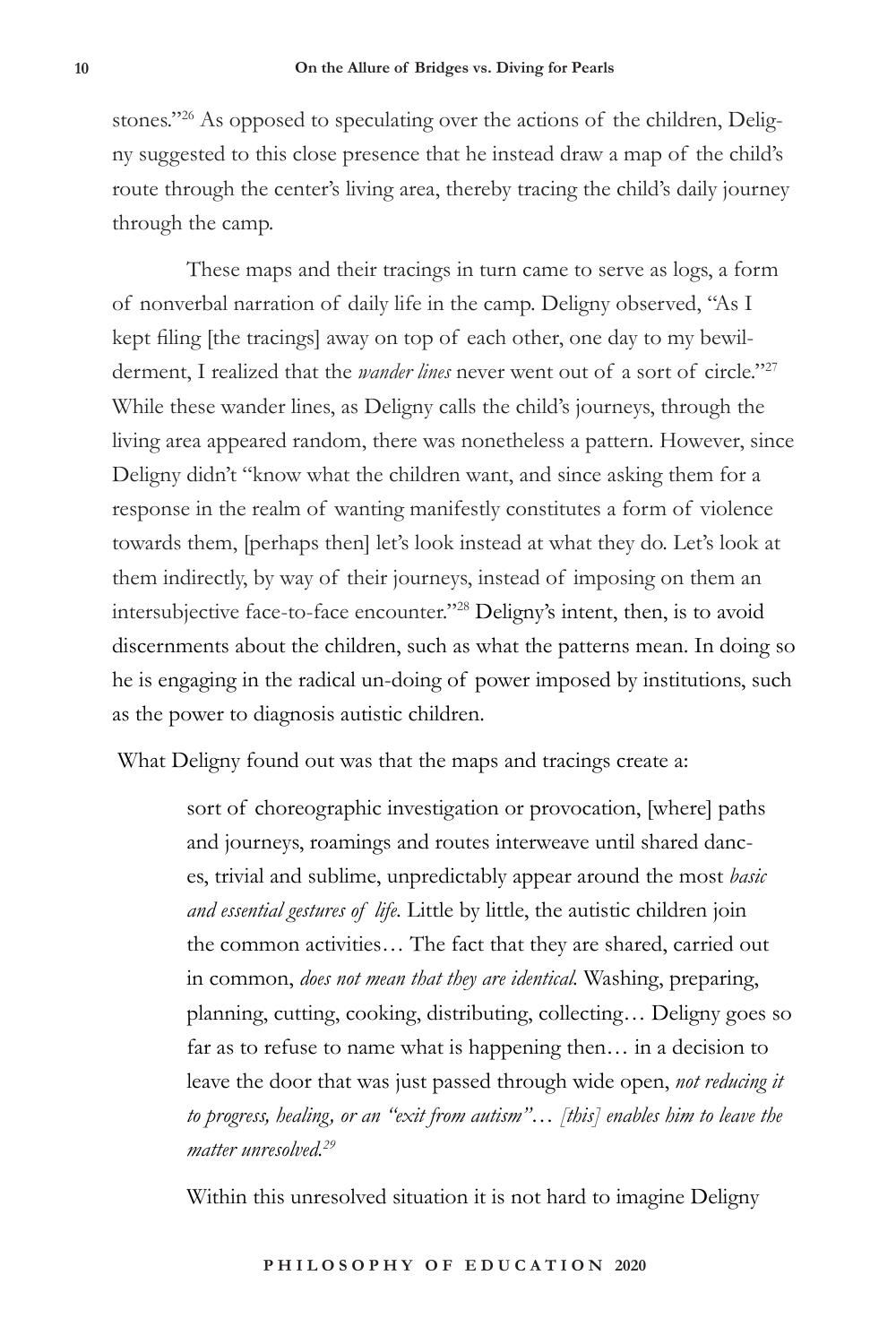trying to catch what continuously withdraws from his grasp while at the same time trying to refrain from theorizing a very thought-provoking situation to avoid further violence on the children. Here we come face to face with an unstated tension within the thing-centered pedagogy and the allure of Hacking's (internet) Bridge: a tension located within the mundane acts of living concretely within an educational space.

We might call this network that forms itself without wanting to be formed the mundane. Indeed, Deligny leaves this network to form itself such that the mundane can occur, and where the adults perform a dance, without intending to dance with the children. As such within this mundane Deligny hopes the children find "serenity, a kind of happiness, autonomy, a cruising speed through sentient life that would be difficult to find in the institutions that seek to be, with the best of intentions in the 'world' (our own), pedagogical, educational, and therapeutic."30 Deligny's efforts are not focused on theorizing the autistic child, nor about the child becoming a subject; rather he seeks-without-seeking a sort of de-subjectification whereby the child is free to extend their body in the mundane of the living area. As such, "The political is no longer an intersubjectivity issue of the relationship with the other, *but rather a co-presence issue whose articulation is infinite, never-ending task… the invention of a novel non-educational, non-therapeutic, spatial, and behavioral apparatus*…"31 The issue for Deligny is not one of the educational: the continuous relationship with the thing (and the internet) as center, drawing upon the student and teacher's attention as an educational moment. Rather, Deligny's intent revolves around the non-educational; it is to liberate the autistic child's attention from *the* thing to things in her everyday world, the mundane that falls below the educational radar. As such, we find non-intentional dances vital to the formation of the network as they appear to have no purpose—in short, the non-educational moment.

What about Deligny? Deligny is aware that he speaks a language that is perhaps not that of the children, hence his struggle is to see the child in such a fashion that allows the child "to exist in their own singular way without their existence reduced to a psychological or educational insight."32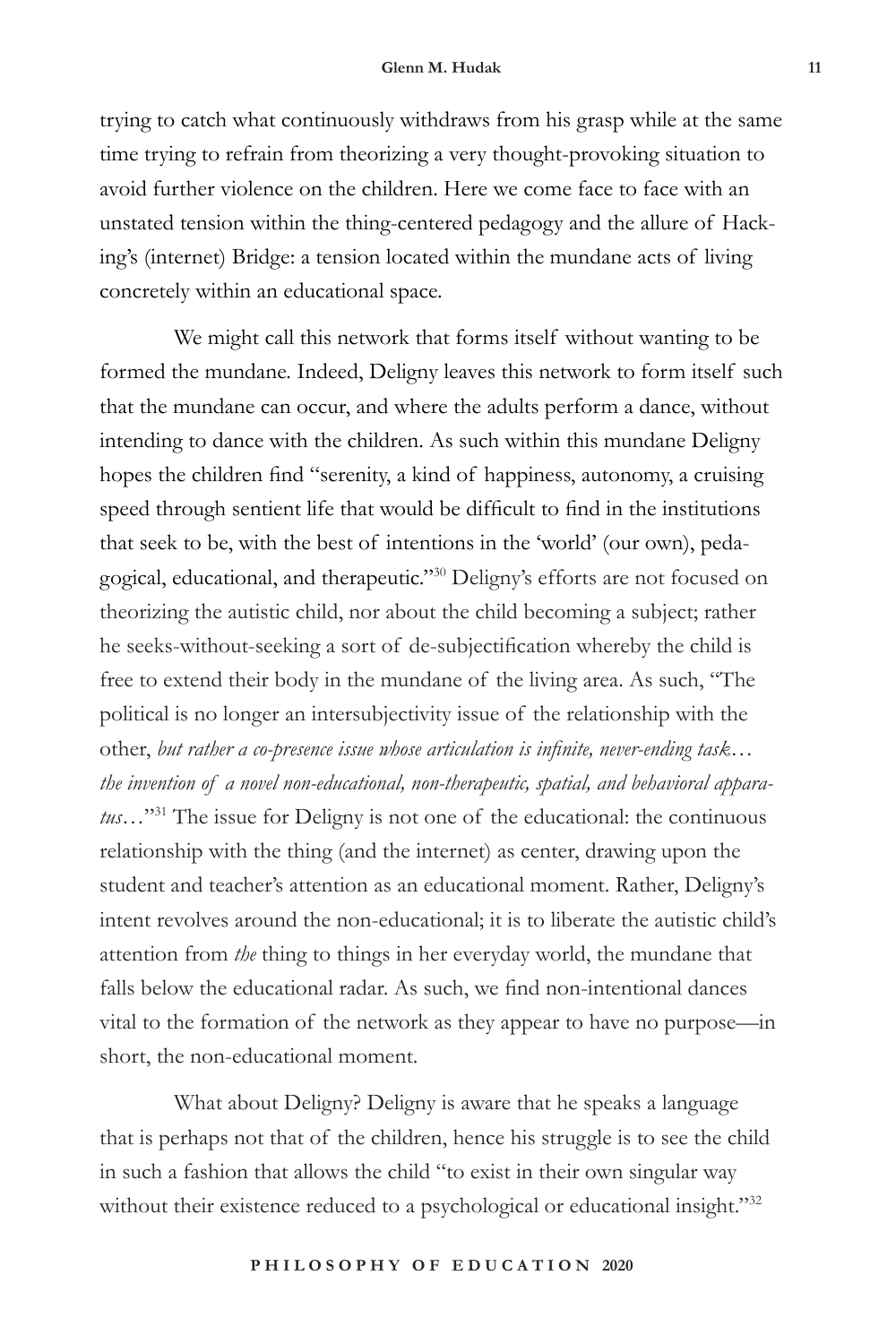In short, within Deligny's asylum there is no subject matter for study in the sense of a thing-centered pedagogy. What does Deligny retrieve from the depths of autistic waters? *Autos*!

*Autos* is the Classical Greek root for the modern word autism.<sup>33</sup> Interestingly, *autos* is a mode of self-affirmation as it means of one's true self, of oneself, of one's own accord, to be with oneself among friends.<sup>34</sup> More specifically, we can derive from *autos* two existential traits. First, *autos* entails being with oneself in the presence of others without defensiveness such that one can relax in the world, "to be among friends." Such a moment might be a child playing on the beach while her parents are reading or sleeping on lounge chairs. Here the child is lost in her *own world* of imaginative play; she is alone (in a very positive sense) while in the presence of another. The corollary trait derived from the first, is that *autos* affords one the freedom to *withdraw* from the everyday activities, without fear of being stigmatized, being perceived as a "loner," or pathologically self-absorbed by others as Higashida noted earlier.

 In the end, Higashida and Deligny are world-disclosers. And what they are disclosing is a gesture from autism's very, very distant past*: autos*. This gesture is found as one abandons the bridge for the solitude of diving. What then does this gesture signify? Peace! That is, *autos* is the ontological condition for humans to live in peace. While the elimination of poverty and war is necessary for a peaceful world, it is not sufficient without the possibility of *autos*—the ontological possibility to co-exist in the same space, to breathe a common air, so to speak, while attending to the mundane.

1 Nicholas Chown, "More on the Ontological Status of Autism and Double Empathy," *Disability and Society* 29, no. 10 (2014): 1673.

2 Chown, 1673.

3 Chown, 1675.

4 Chown, 1675, emphasis added.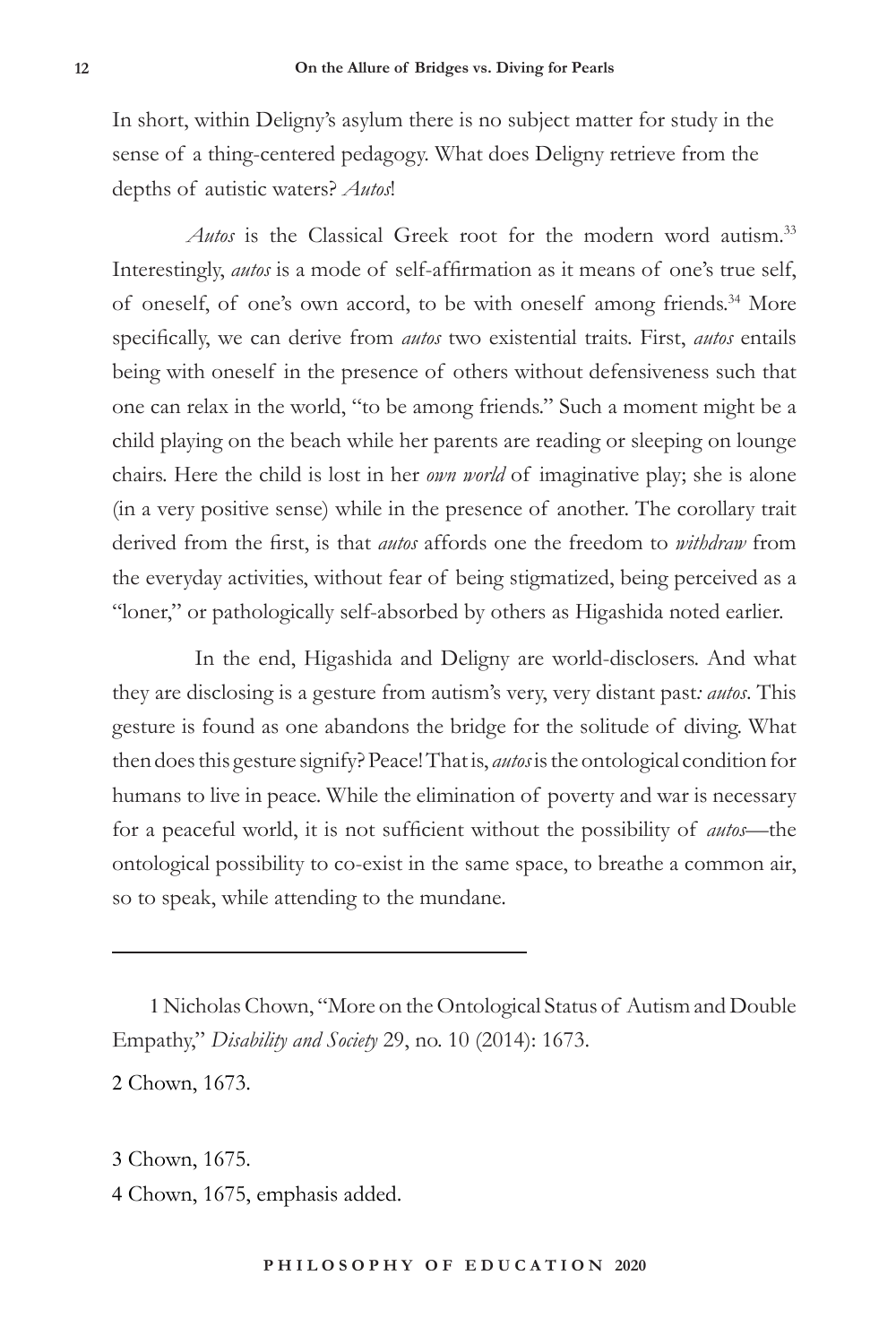Chown, 1675.

 Naoki Higashida, *The Reason I Jump* (New York: Random House, 2016), 165, emphasis added.

Higashida, 165.

Higashida, 165.

Higashida, 165.

 Vivian Gornick, *The Situation and the Story* (New York: Farrar, Straus and Giroux, 2001), 13.

Higashida, *The Reason I Jump,* 169-170.

Ian Hacking, "Humans, Aliens & Autism," *Daedalus* 138*,* no. 3 (2009): 56.

Gert Biesta, *Good Education* (Boulder: Paradigm Press, 2010), 125.

Higashida, *The Reason I Jump*, 170.

 Jacques Ranciere, *Disagreement* (Minneapolis: University of Minnesota Press, 1999), 23.

 Joris Vlieghe and Piotr Zamojski, *Towards an Ontology of Teaching: Thingcentered Pedagogy, Affirmation and the Love for the World* (Cham, Switzerland: Springer, 2019), 172.

Vlieghe and Zamojski, 60-61.

Vlieghe and Zamojski, 63.

Vlieghe and Zamojski, 28.

Vlieghe and Zamojski, 63.

Biesta, *Good Education,* 124.

Higashida, *The Reason I Jump*, 111.

Chown, "More on the Ontological Status," 1675, emphasis added.

Sandra Alverez de Toledo, *Maps and Wander Lines, Fernand Deligny 1969-*

(Paris: L'Arachneen, 2013), 6.

Alverez de Toledo, 6.

 Alverez de Toledo, 5. Alverez de Toledo, 7.